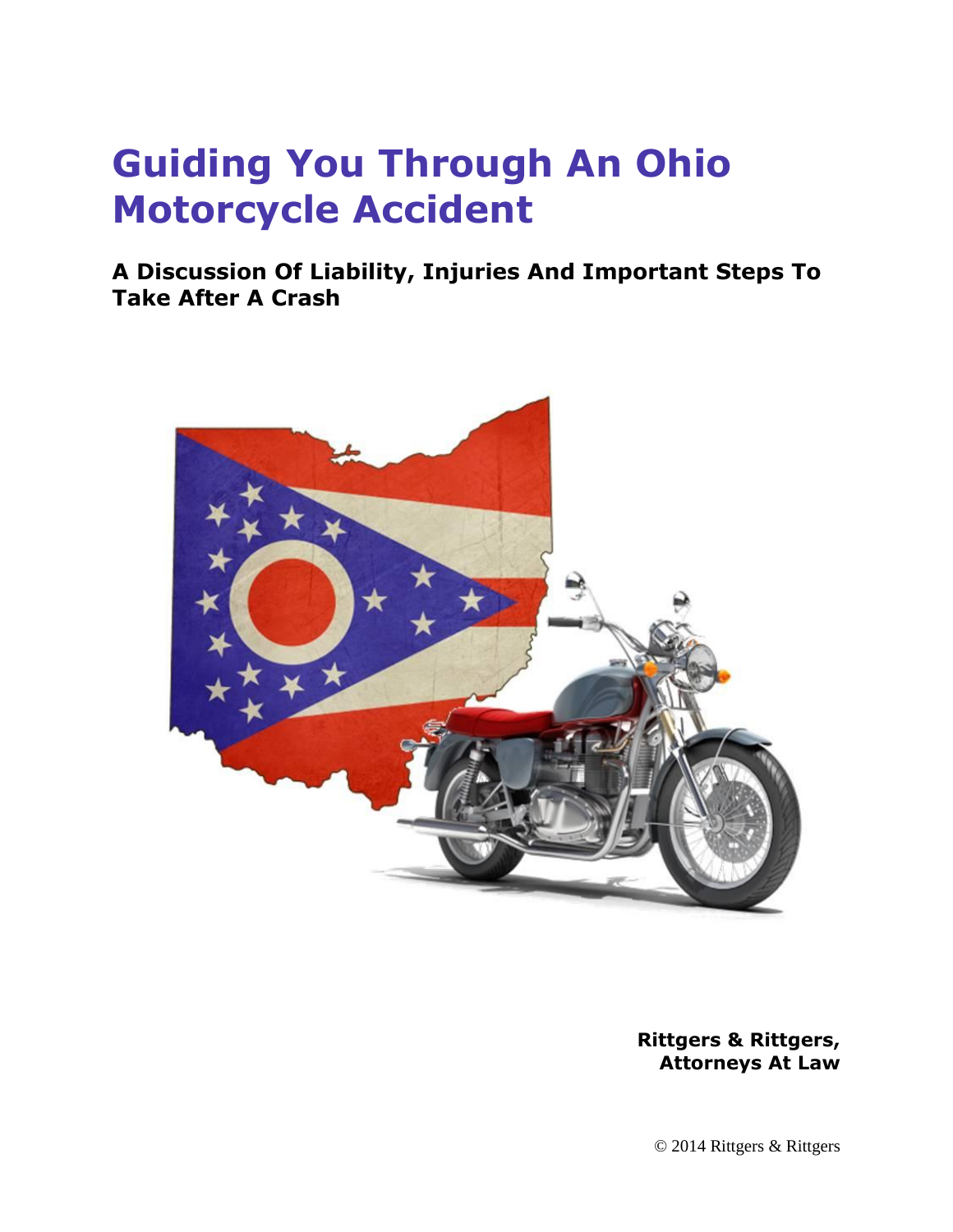**TABLE OF CONTENTS:**

- I. **INTRODUCTION**
- II. **THE DANGER OHIO MOTORCYCLISTS FACE**
	- a. **A REAL-LIFE MOTORCYCLE ACCIDENT**
	- b. **CAUSES OF MOTORCYCLE ACCIDENTS**
	- c. **COMMON MOTORCYCLE ACCIDENT INJURIES**
- III. **CURBING THREATS AND HEDGING BETS**
	- a. **CURBING THREATS (AWARENESS OF MOTORCYCLING HAZARDS)**
	- b. **HEDGING BETS**
		- **i. INSURANCE**
		- **ii. HELMETS AND GEAR**
		- **iii. A TRUSTED ATTORNEY**
- IV. **STEPS TO TAKE AFTER A MOTORCYCLE ACCIDENT**
	- a. **BIAS AGAINST BIKERS.**
	- b. **CONTROL YOUR EMOTIONS**
	- c. **PRESERVE EVIDENCE**
	- d. **GET MEDICAL ATTENTION**
	- e. **NOTIFY INSURER**
	- f. **FIND YOUR MOTORCYCLE INJURY LAWYER**
- V. **AFTERWORD FROM RITTGERS & RITTGERS**

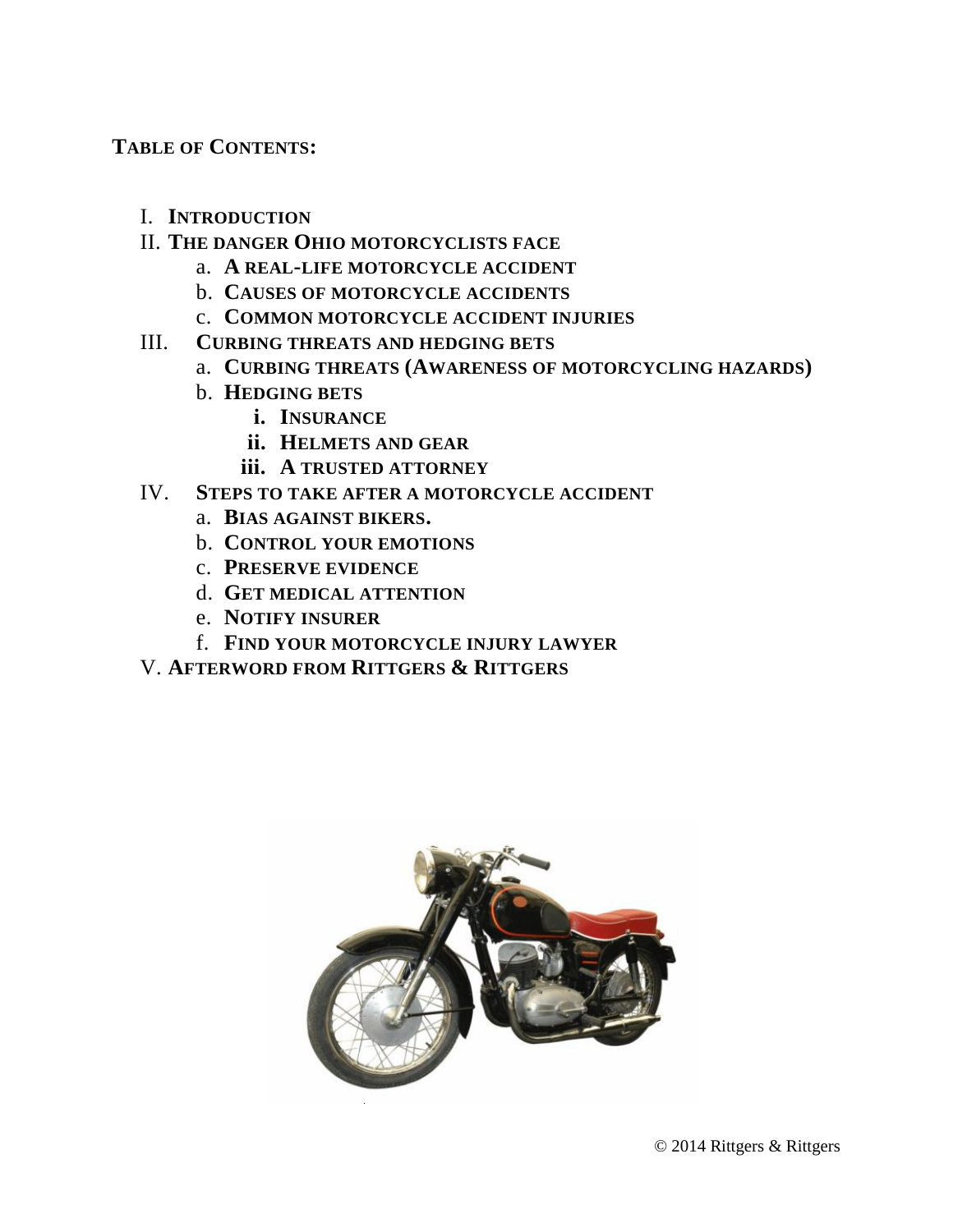

**Motorcyclists are 26 times more likely to die in a traffic accident,** per mile traveled, than fourwheeled motorists.

### **Introduction**

Today, there are more than 421,500 registered motorcycles in Ohio, nearly twice as many as in 2010. Despite the surge in motorcycle ridership, most Ohio drivers fail to look for motorcycles on the roadways.

Our law firm has helped many motorcyclists wrongly injured. We understand how devastating a motorcycle accident can be, so we created this eBook.

Whether your family has already been impacted by a motorcycle crash or you are a rider who wants to learn more about preventing an accident, this resource will help answer some of your questions.

Thank you for reading. Feel free to pass this eBook along to family, friends and co-workers.

huli M. Fatty

On behalf of the **Rittgers & Rittgers Law family** 

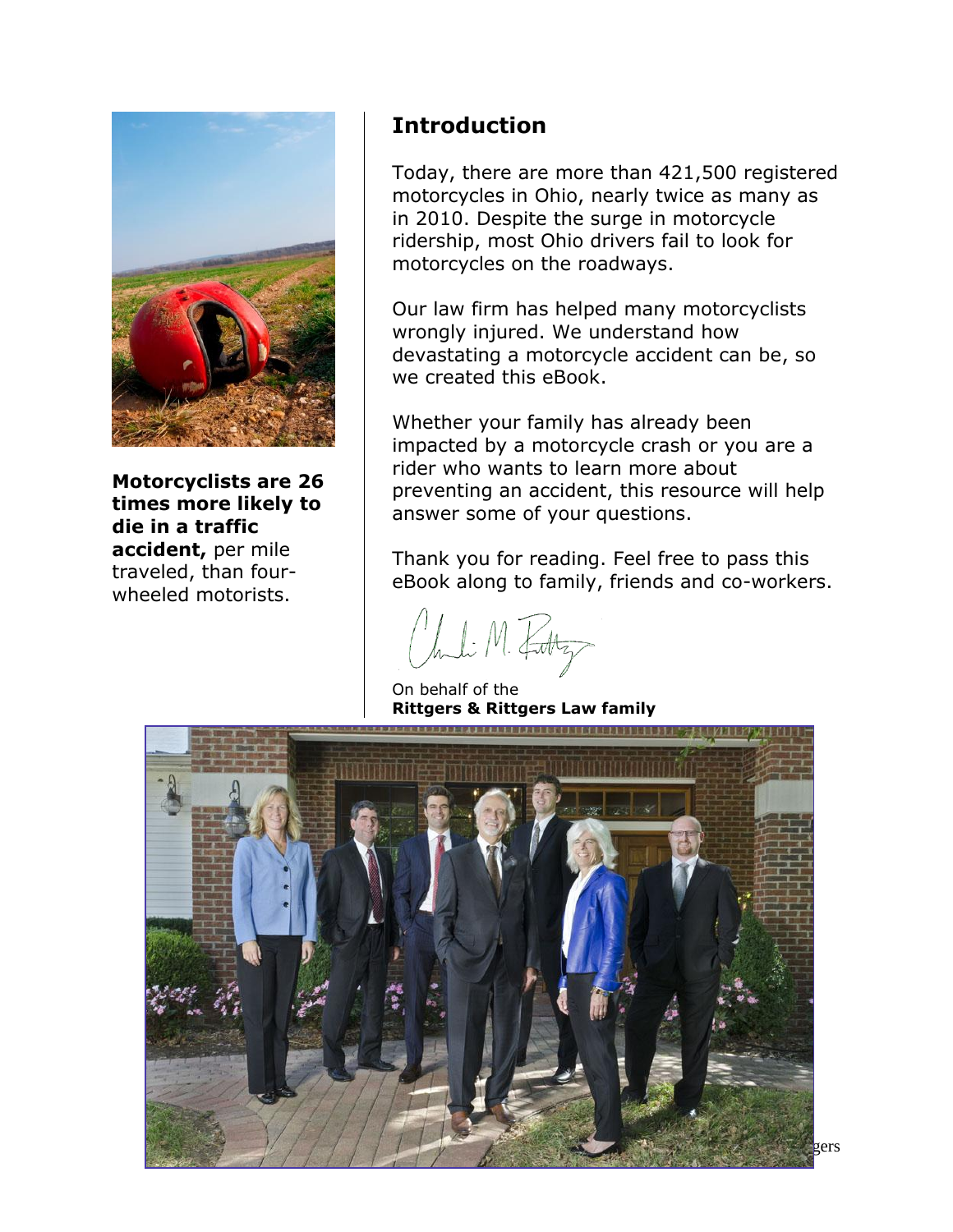In 2012, 4,957 motorcyclists were killed in the U.S. and another 93,000 were injured.



In Ohio, 162 people died while riding a motorcycle or scooter during 2012.

### **The Danger Ohio Motorcyclists Face**

A 50-year-old man was enjoying a highway ride on his custom Kawasaki when a young driver seemingly looked right at him, then drove her Volvo into his path. There was nothing the motorcyclist could do. He collided with the car at approximately 60 mph.

The damage was mind-blowing. The biker suffered fractures in his hip, collarbone, ribs, hand and toes and compound fractures in both legs. His spinal cord was fractured and riddled with nerve damage.

After seven weeks, bed rest, and numerous operations, the victim regained his ability to walk, but has limited mobility and fights through pain on a daily basis.

This crash is an example of why Ohio motorcyclists need to prepare for the possibility of a serious accident.

### **Who and What Causes Motorcycle Accidents?**

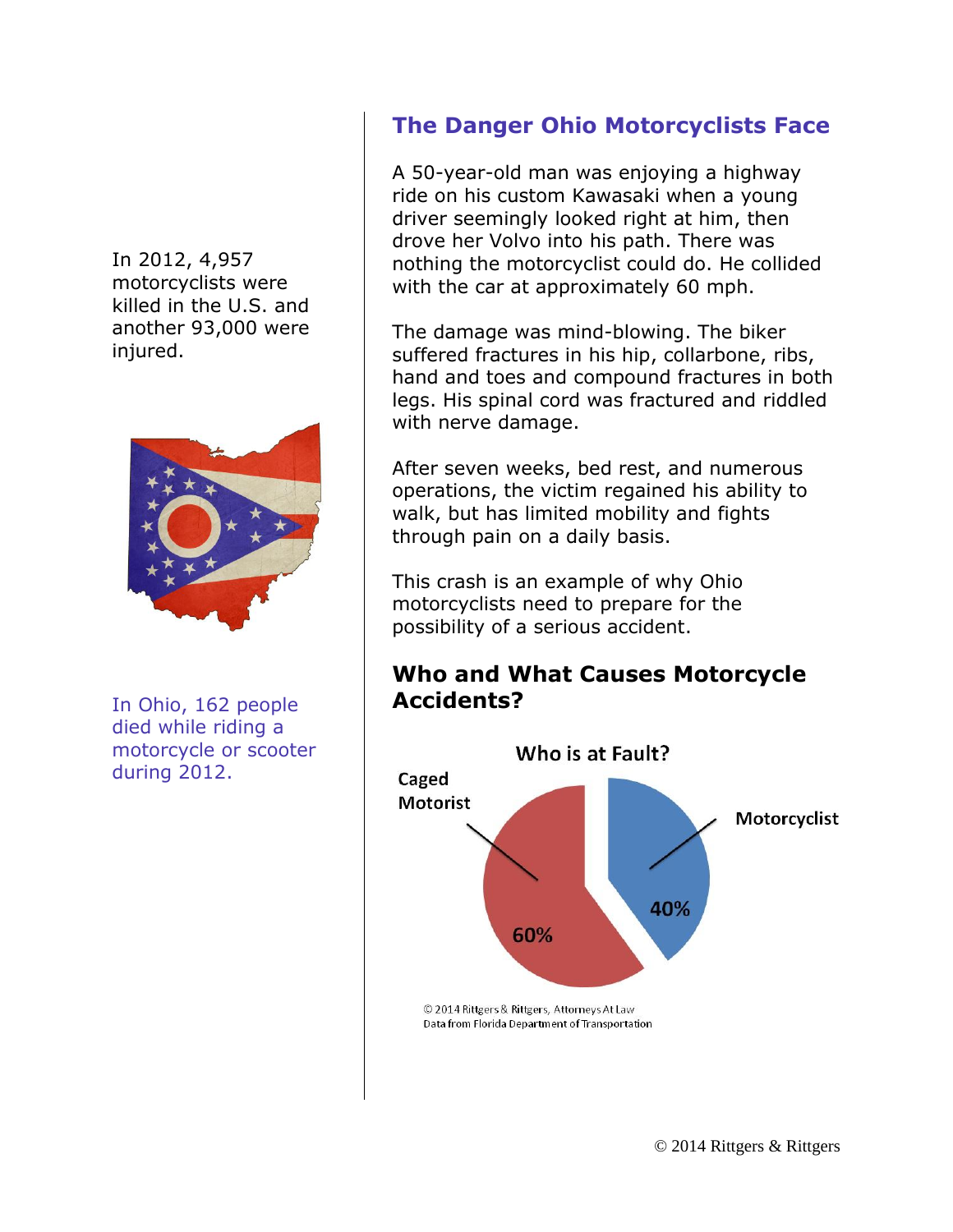The common ways caged motorists, or cagers, cause cycle wrecks:

### **Distracted**

**driving,** via cellphones, GPS devices and passengers

### **Failure to yield**

because the driver does not "look for" and "see" the motorcycle

### **Drunk driving**,

even legal amounts of alcohol can cause wrecks

The cause of a motorcycle accident – and who is at fault – is not always apparent. A thorough investigation may take weeks, months or years, but the most important thing is that blame falls on the proper party.

In auto collisions involving motorcycles, the caged motorist is at fault in three of five accidents.

While studies show that the caged motorist is at fault in the majority of motor vehicle accidents, we must acknowledge that the motorcyclist is partially or wholly to blame in 40 percent of multiple-vehicle collisions.

Below is an infographic on the causes of fatal crashes in which the motorcyclist is wholly or partially at fault for a single- or multivehicle accident:

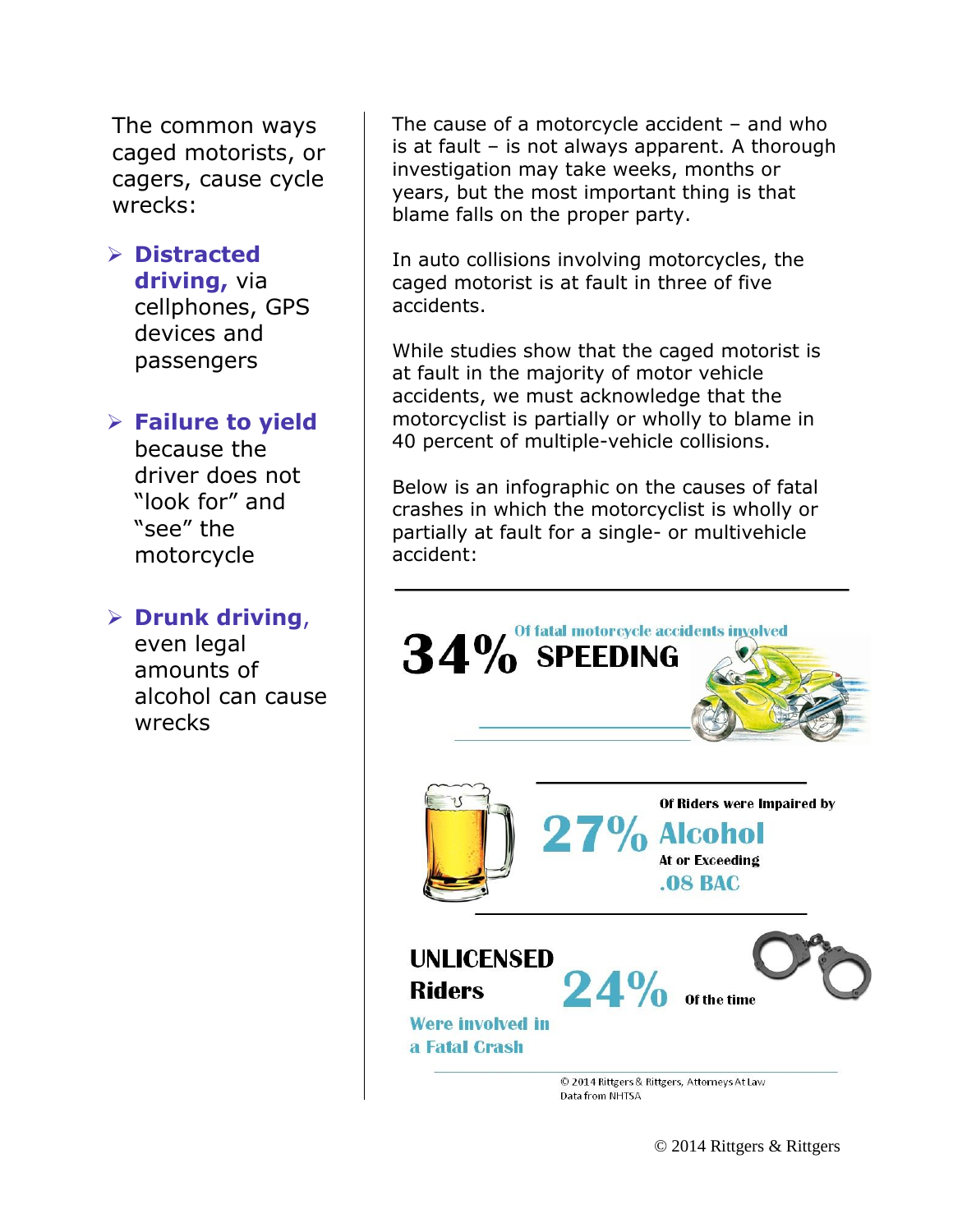

Ohio motorcyclists face a significant risk of death or injury each time they ride. This raises the question: What type of harm are the accident victims suffering?

### **What Are Common Injuries From Motorcycle Accidents?**

According to the U.S. Centers for Disease Control and Prevention (CDC), the most common body part injured in nonfatal motorcycle accidents is the leg or foot, which suffers injury in nearly one-third of all motorcycle crashes. The head or neck suffers trauma in approximately one in five motorcycle accidents.

The pie chart illustrates where motorcyclists commonly suffer injuries.

Note that 47 percent of all motorcycle accidents involve serious trauma to lower extremities.

While lower-extremity injuries do not involve internal organs, they expose motorcycle riders and passengers to amputation injuries and potentially fatal blood loss.

The most feared of all motorcycle crash injuries involves damage to the head or neck. A brain injury can quickly end a motorcyclist's life – or, perhaps worse – leave him or her in a vegetative state or permanent coma. A neck injury may also prove fatal or leave the motorcyclist paralyzed.

Approximately 15 percent of motorcycle riders or passengers suffer a head or neck injury when an accident occurs.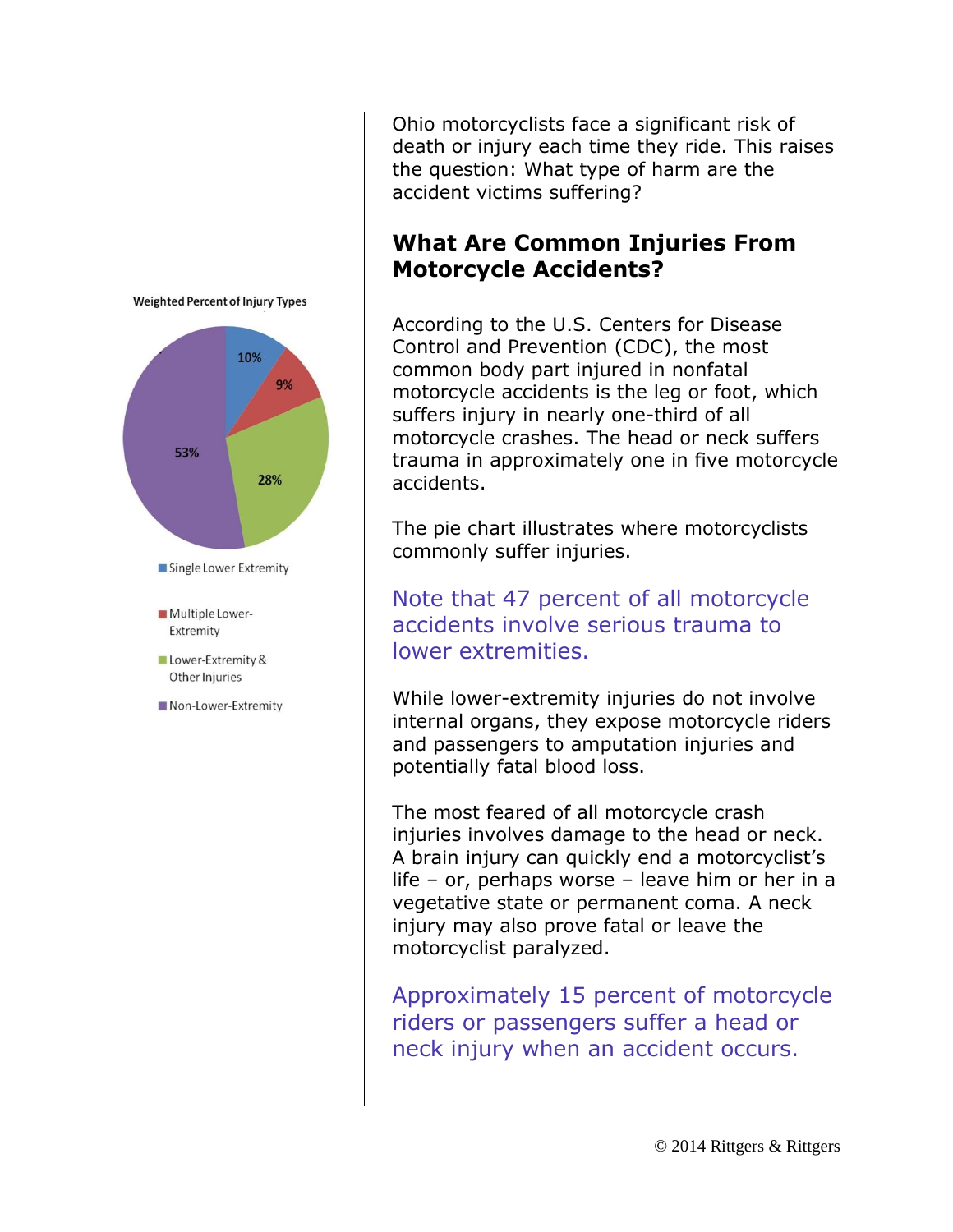

Motorcyclist injuries to the upper trunk or torso are common, occurring in roughly 25 percent of motorcycle wrecks resulting in physical trauma. These injuries may be deadly because they can damage vital organs such as the heart, lungs, stomach or kidneys.

As discussed further below, a rider and his or her passenger should wear helmets and protective gear to minimize physical injuries suffered in a motorcycle crash.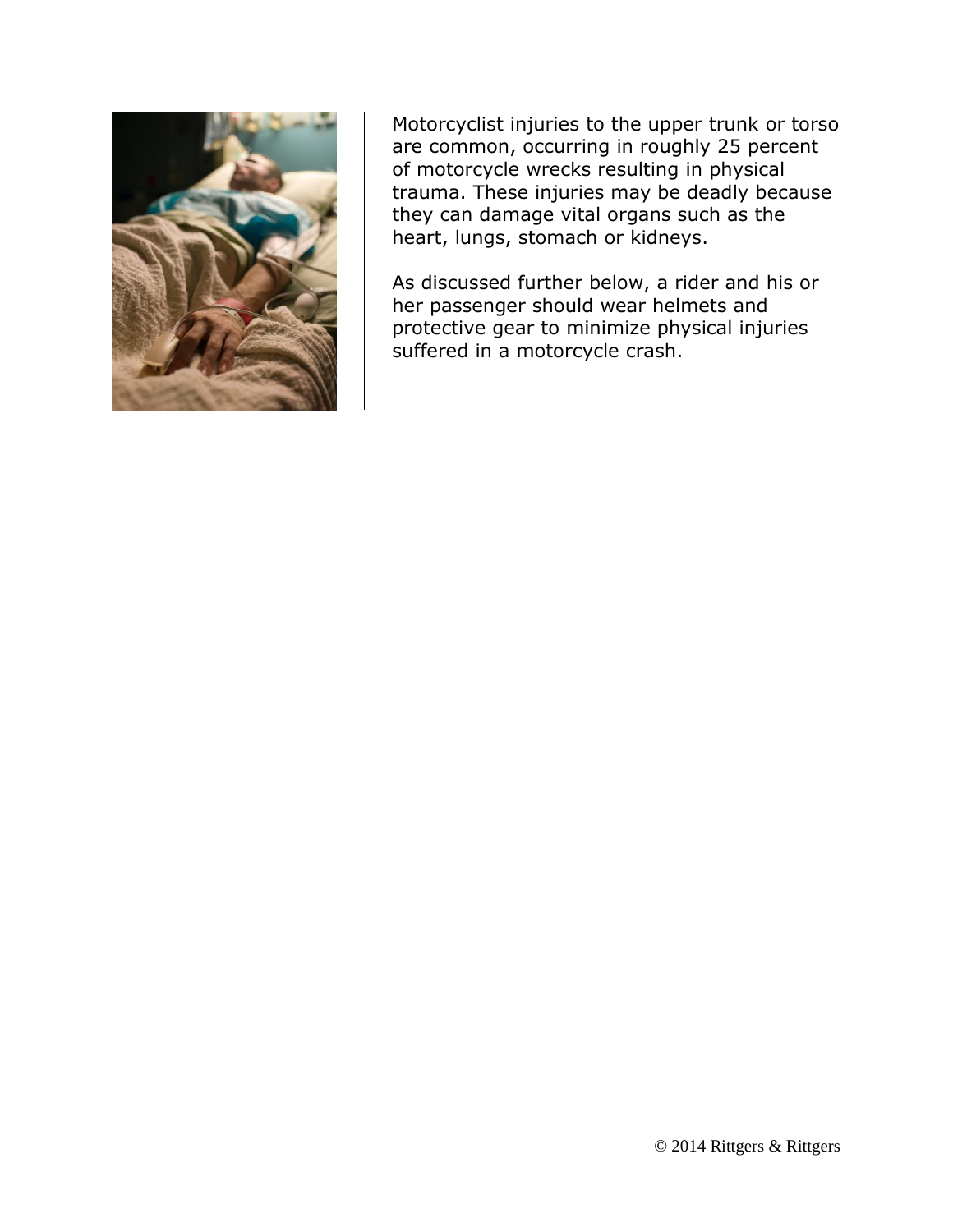Common factors contributing to motorcycle accidents include:

- **► Early-season riding**
- $\triangleright$  Alcohol
- $\triangleright$  Nighttime riding
- $\triangleright$  Dusk and dawn: glare and visibility issues for car drivers
- $\triangleright$  Weather: rain, puddles and oil
- ▶ Dangerous roads
- $\triangleright$  Parking lot hazards
- $\triangleright$  Animals: dogs and wildlife
- $\triangleright$  Lack of intersection awareness



# **Curbing Threats and Hedging Bets**

To protect yourself from a life-changing wreck, it is best to follow a two-pronged approach. The first step, "curbing threats," describes an awareness of dangers to motorcyclists and taking steps to minimize their threat.

### **Minimizing Threats**

Some of the above risks are self-explanatory. Everyone knows that alcohol is a factor in many motorcycle accidents. Some of the threats, however, require a little more discussion.

Many motorcyclists are unaware of the increased dangers they face early in the riding season. Car drivers aren't used to seeing many motorcycles on the road, so they fail to look for them before turning. Also, as the winter fades away, it leaves a calling card on Ohio roadways: Sand, gravel, dirt and potholes can make highways especially hazardous for motorcycles.

Nighttime riding brings its own unique threats. White-tailed deer, possums, raccoons, skunks and other animals can seemingly come out of nowhere, as even the best headlights don't afford riders the visibility they get during the day. Drowsy or drunk drivers are also more likely to be out on the roads at night.

### Approximately 40% of motorcycle accidents occur in intersections

Parking lots and intersections have high accident rates involving motorcycles. Car and truck drivers often turn into the path of a motorcyclist who has the right of way, causing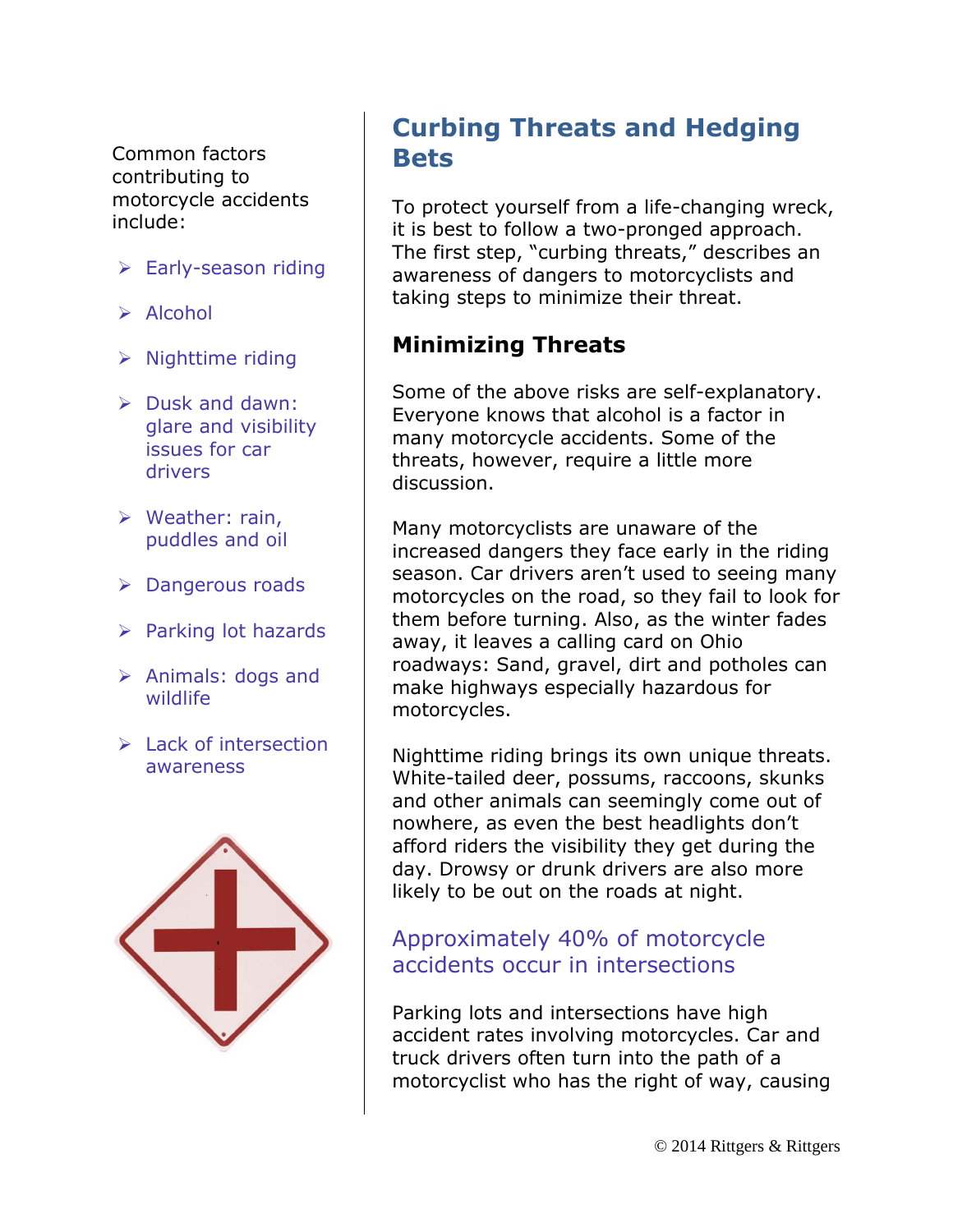The Advanced Rider Course (ARC) is designed for experienced riders.



Good motorcycle insurance coverage may protect against:

- $\triangleright$  Medical bills
- $\triangleright$  Lost wages
- $\triangleright$  Disability
- $\triangleright$  Vehicle damage

a collision or forcing the rider to lay down the bike.

The aforementioned threats are discussed in detail during motorcycle safety classes.

People wrongly believe that motorcycle classes are just for the young and inexperienced. The Advanced Rider Course (ARC) is a one-day course for experienced and licensed Ohio motorcyclists. Even the most self-assured riders will improve the mastery of their machines.

All new riders should take a motorcycle safety course. Enrolling in a motorcycle safety course will get you on the path to receiving your full license to ride and likely get you a discount from your insurer. It's also a fun way to meet people and hone your skills.

### **Hedging Bets to Survive a Wreck**

"Hedging bets" describes how you can physically and financially survive a crash that proved unavoidable.

#### **Insurance:**

If you are riding a motorcycle without insurance, then a citation is the least of your concerns. Riding without proper insurance coverage can be the biggest mistake you ever make. Motorcycle insurance is a means to help you get better and avoid financial ruin after a wreck.

An excellent motorcycle coverage policy can help pay your medical bills and the cost of repairing or replacing your bike. The right insurance coverage can also cover lost wages and compensate you if you become disabled.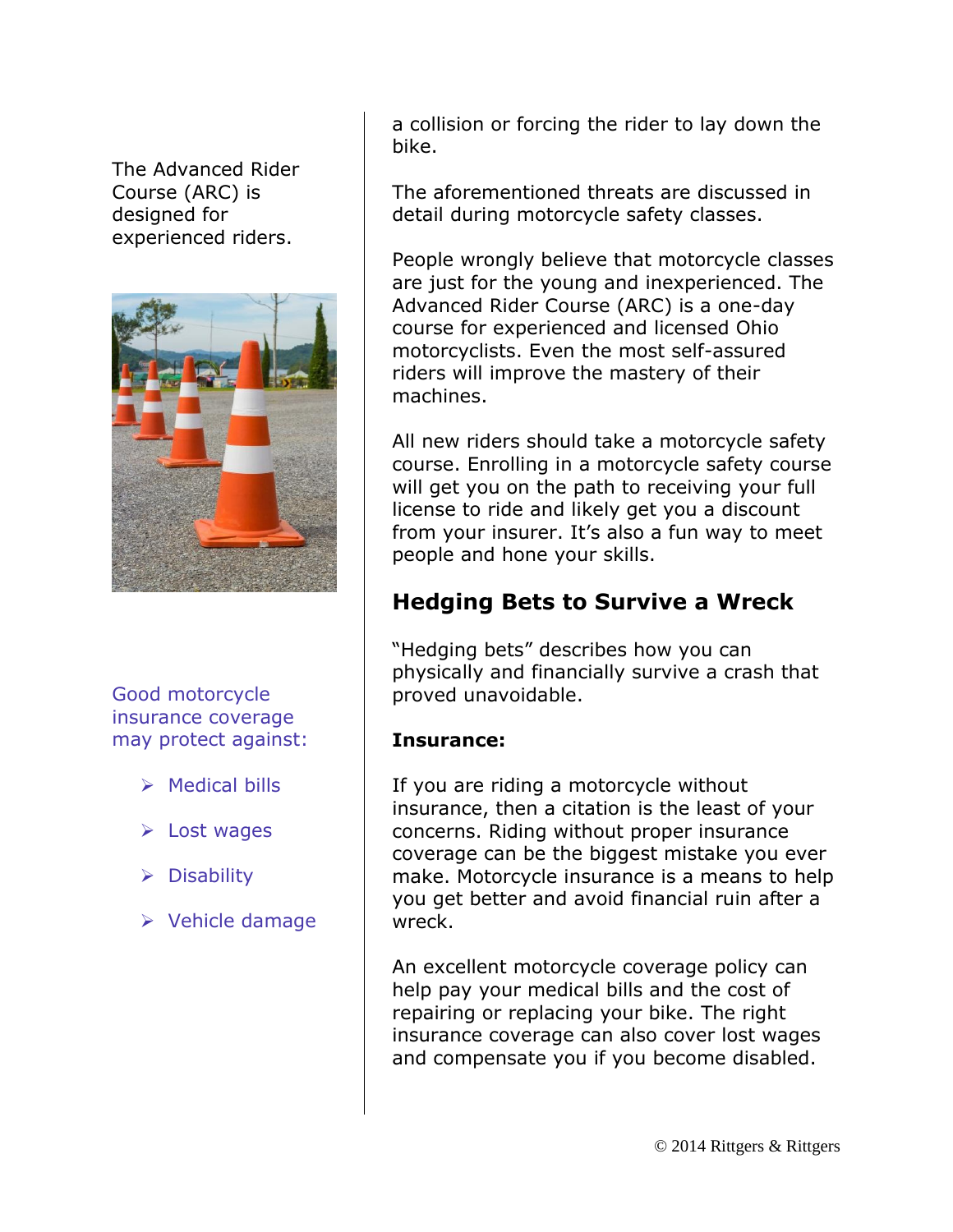

Notable motorcycle helmet statistics:

- $\triangleright$  Helmets prevent an estimated 37% of motorcycle fatalities
- Universal helmet use is required in 19 states and D.C.
- $\triangleright$  Ohio is among the 28 states that has partial helmet laws

A full helmet offers the most protection, but *all* DOT-approved helmets protect you from head and neck injuries.

You need motorcycle insurance and you need more than the minimum state requirements. We recommend that all riders carry at least a one million dollar umbrella policy. An umbrella policy could cost less than fifteen dollars per month depending on your underlying policy limits and driving record.

#### **Helmets and Gear:**

This is not a sermon. Every biker already knows that a helmet reduces the chance of a debilitating head injury, but motorcyclists treasure their freedom. In Ohio, experienced riders have the right to choose whether to wear a helmet.

If you're a longtime rider who has never felt comfortable in a helmet, it may be time to take a second look. The growing motorcycle industry has spurred helmet and protective gear manufacturers to offer riders a seemingly endless array of options.



A helmet may save your life or save you from a life of reduced cognitive function. Even though helmets are not always required in Ohio, you should strongly consider wearing one.

#### **A Trusted Motorcycle Accident Lawyer:**

It is wise to have an idea about what motorcycle crash attorney you want to call *before an* accident occurs. If you have already wrecked and are in pain, the last thing you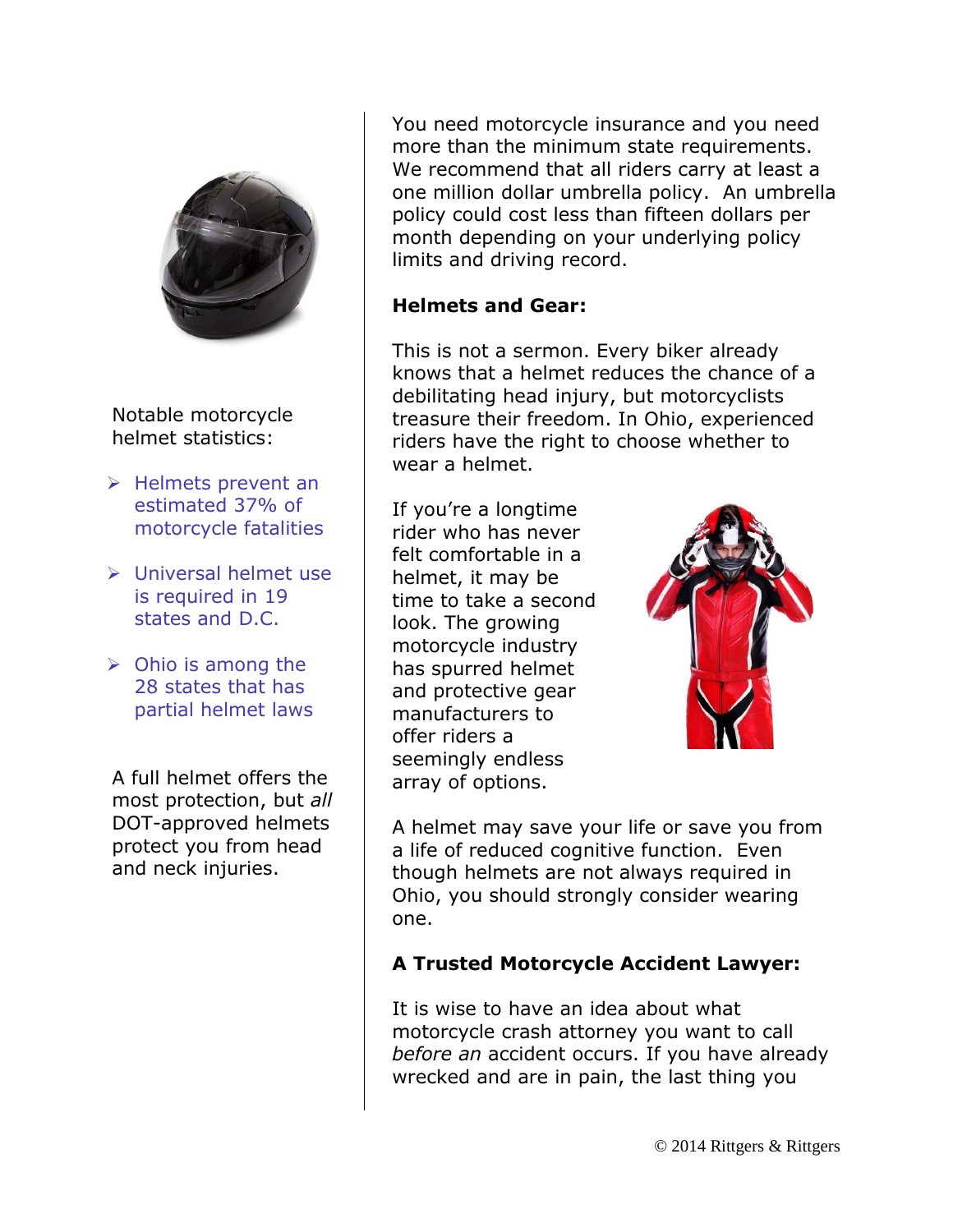

want to do is begin researching Ohio motorcycle accident attorneys.

A Cincinnati Bell advertisement will not tell you which lawyers can best represent you, and most law firm websites will boast that their attorneys are elite and experienced. A referral from a family member or friend is a great way to find a good lawyer, but most riders do not get the benefit of a trusted referral.

We discuss what to look for in a motorcycle attorney further below, in our section discussing steps to take after a motorcycle accident.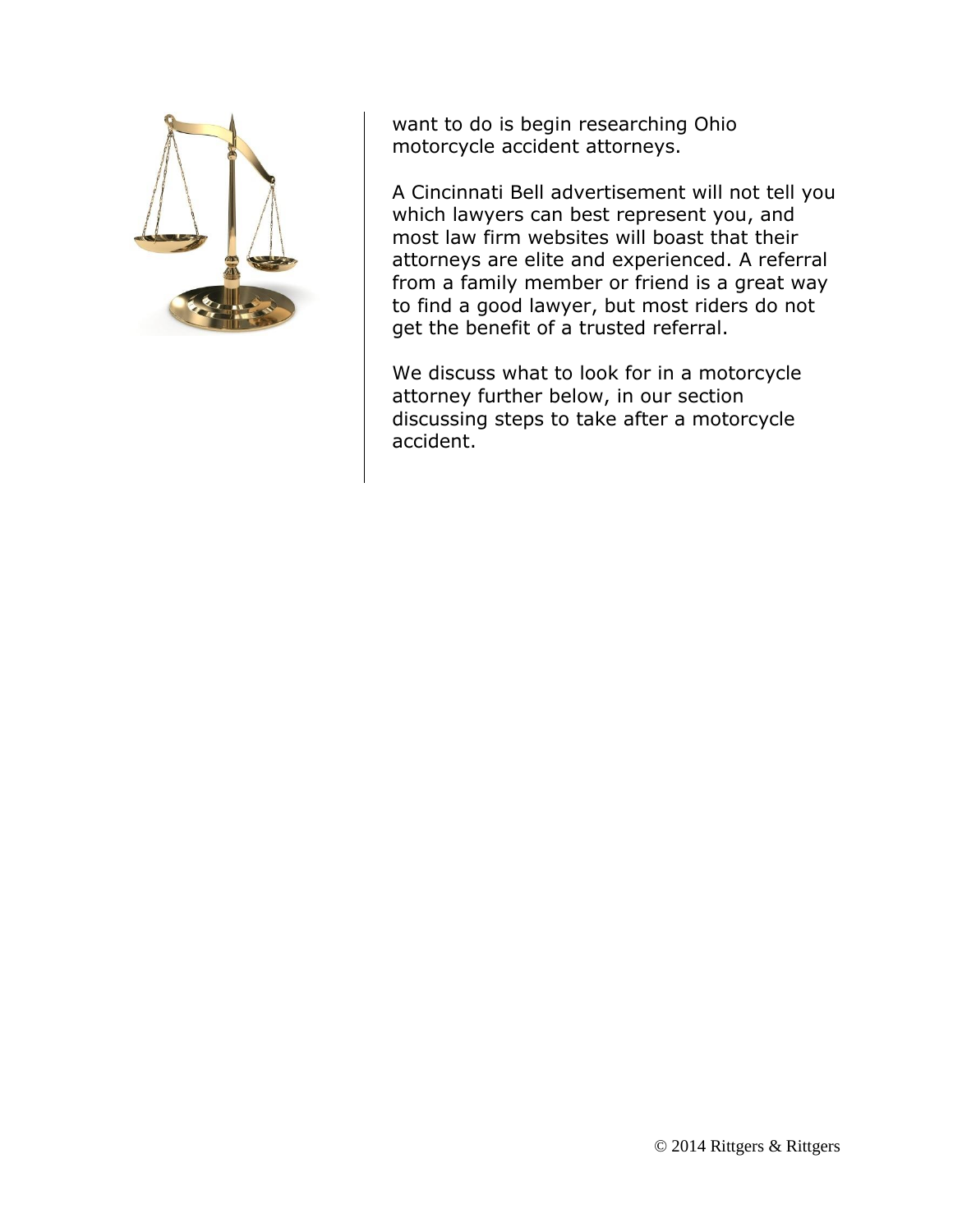# **Stereotyping** Motorcyclists:

Although unfair, biker bias can influence a postaccident investigation and the claims process.



# **Steps to Take After a Motorcycle Accident**

The moments after a motorcycle crash can be crucial. If the motorcycle rider's injuries are serious, emergency medical help can make the difference between life and death. The legal consequences of actions taken during the hours following a motorcycle accident are far less understood by the public.

You do not need a law degree to protect yourself legally after a wreck, but there are important steps you should take that will help you and your lawyer give your claim the best possible outcome.

Before we discuss these steps, we should acknowledge the elephant in the room: There is often a bias against bikers that may make you feel "born to lose" during the investigation.

- $\triangleright$  Do you ride a Harley-Davidson and wear leather? The police officer may unfairly presume that you were riding boldly and could have done more to avoid a collision.
- Do you own a performance bike or "crotch rocket"? Law enforcement will likely investigate the accident with a presumption that you were speeding and unlawfully passing other vehicles.
- $\triangleright$  Are you a young rider? The highway patrol may hold bias against you, believing you are a risk taker who could have avoided a collision by exercising more awareness.

Because you cannot change stereotypes, you may feel "born to lose." In reality, your actions after a motorcycle accident can help investigators to see the truth of the matter. If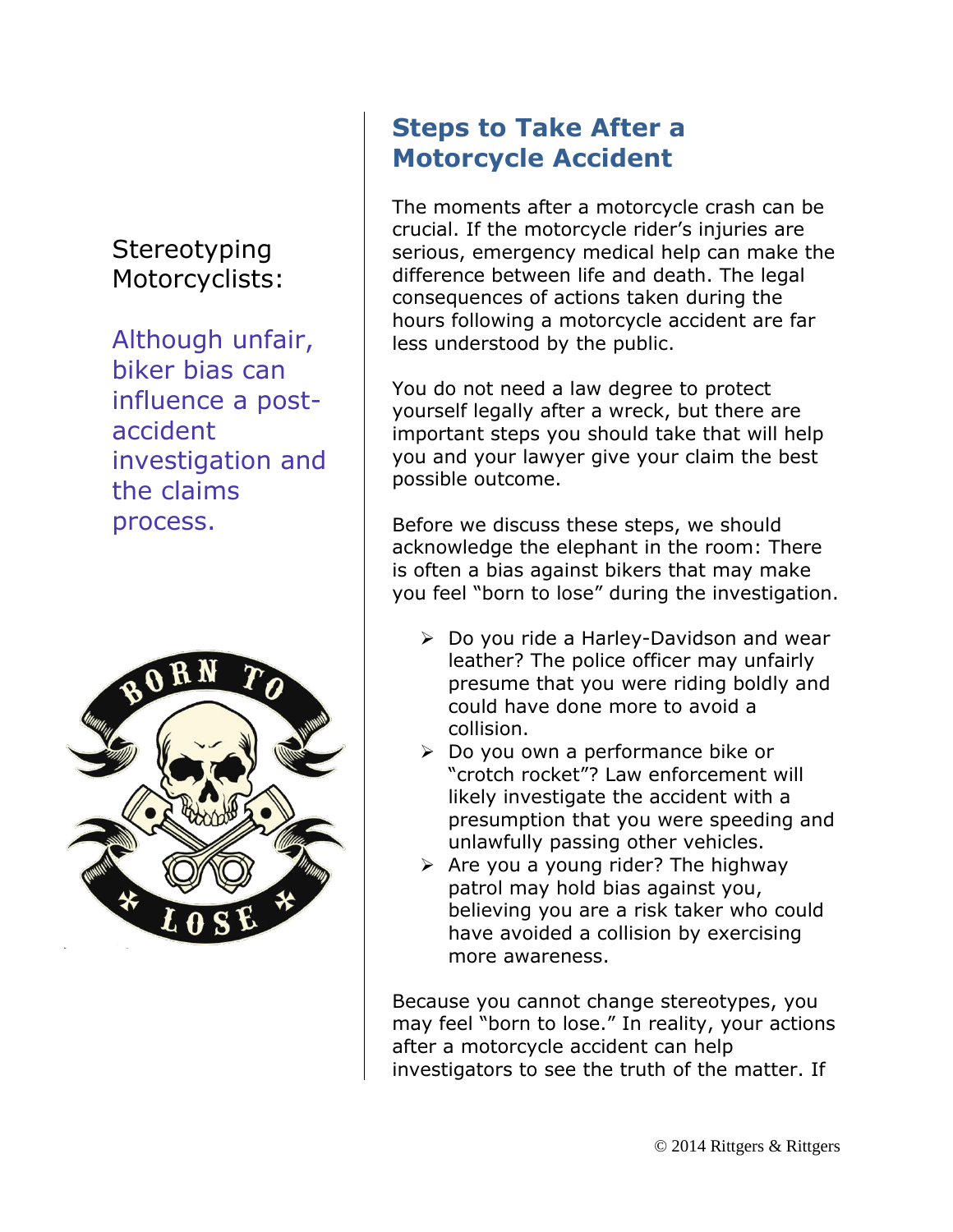### Remember:

- $\triangleright$  Be calm
- $\triangleright$  Acknowledge and address **injuries**
- $\triangleright$  Accept help
- $\triangleright$  Preserve evidence



Do not discuss fault with the other motorist.

you hire a good attorney, you are on a winning track.

Keeping that in mind, let's move on to the important steps to take after a motorcycle crash.

#### **1. Control your emotions**

After a wreck, riders often feel a spike of adrenaline. This adrenaline surge can amplify your emotions. You may find yourself angry and emotional. Do your best to control your words and actions because someone could use them against you later in the claims process.

Another tendency might be to downplay harm. This is not a good time to grin and bear it. If you are hurting, do not hide it from witnesses or police officers. Insurance companies will attempt to use the fact that you were "okay" at the scene to downplay your injuries.

Do not discuss fault with the other motorist. You will get a chance to tell your story to the police and your attorney, but in the heat of the moment you could say something to the driver that could hurt your claim. Try to remain calm and seek any medical treatment you feel is necessary.

#### **2. Preserve evidence**

If you are able, take your own photos or videos of the motorcycle and accident scene. If you speak with good witnesses – people who saw the accident and believe the other motorist is at fault – kindly ask them if you could have their contact info, including a name and phone number.

If the police do not take your motorcycle as evidence, do not scrap it or repair it without first speaking with your attorney. Your bike can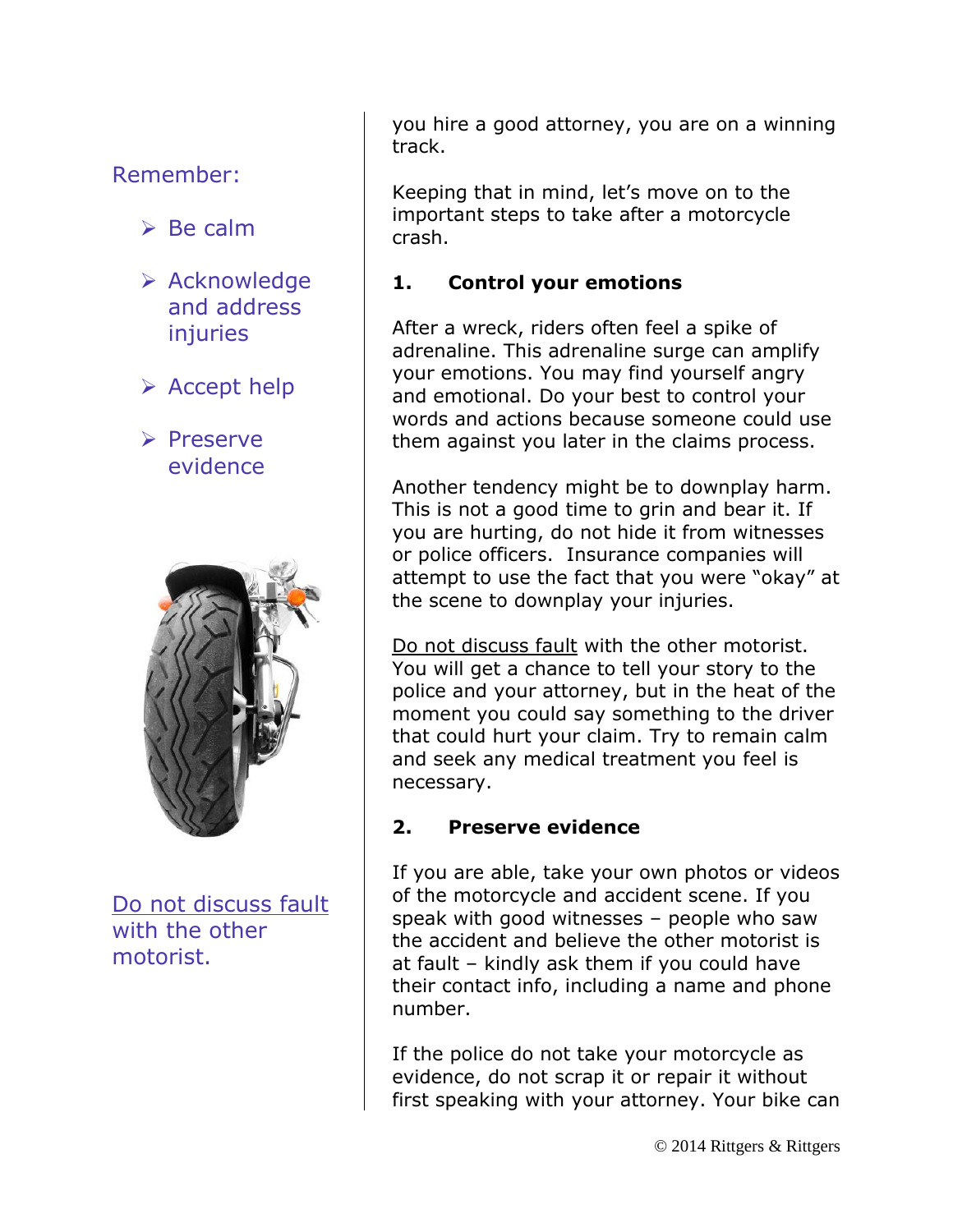## Evidence may include:

- Wrecked bike
- $\triangleright$  Helmet
- Gear
- **≻ Clothing**

### Be smart. Get checked out.



be valuable evidence and preserving it may be your best option for the time being. It is the same with the clothing or gear you were wearing when the accident happened. If it suffered damage, it could be beneficial evidence.



### **3. Get medical attention**

Many riders choose a wait-and-see approach on whether they should go to the hospital or doctor's office.

There are two reasons you should not delay in getting medical treatment.

First, adrenaline can be so powerful that it allows accident victims to walk immediately after suffering great physical harm like broken bones. Do not let adrenaline trick you into thinking you have escaped your motorcycle accident with bumps and bruises. You could have injuries that require immediate attention that could get worse if they are not treated immediately..

Second, failing to get immediate medical attention can have a negative impact on your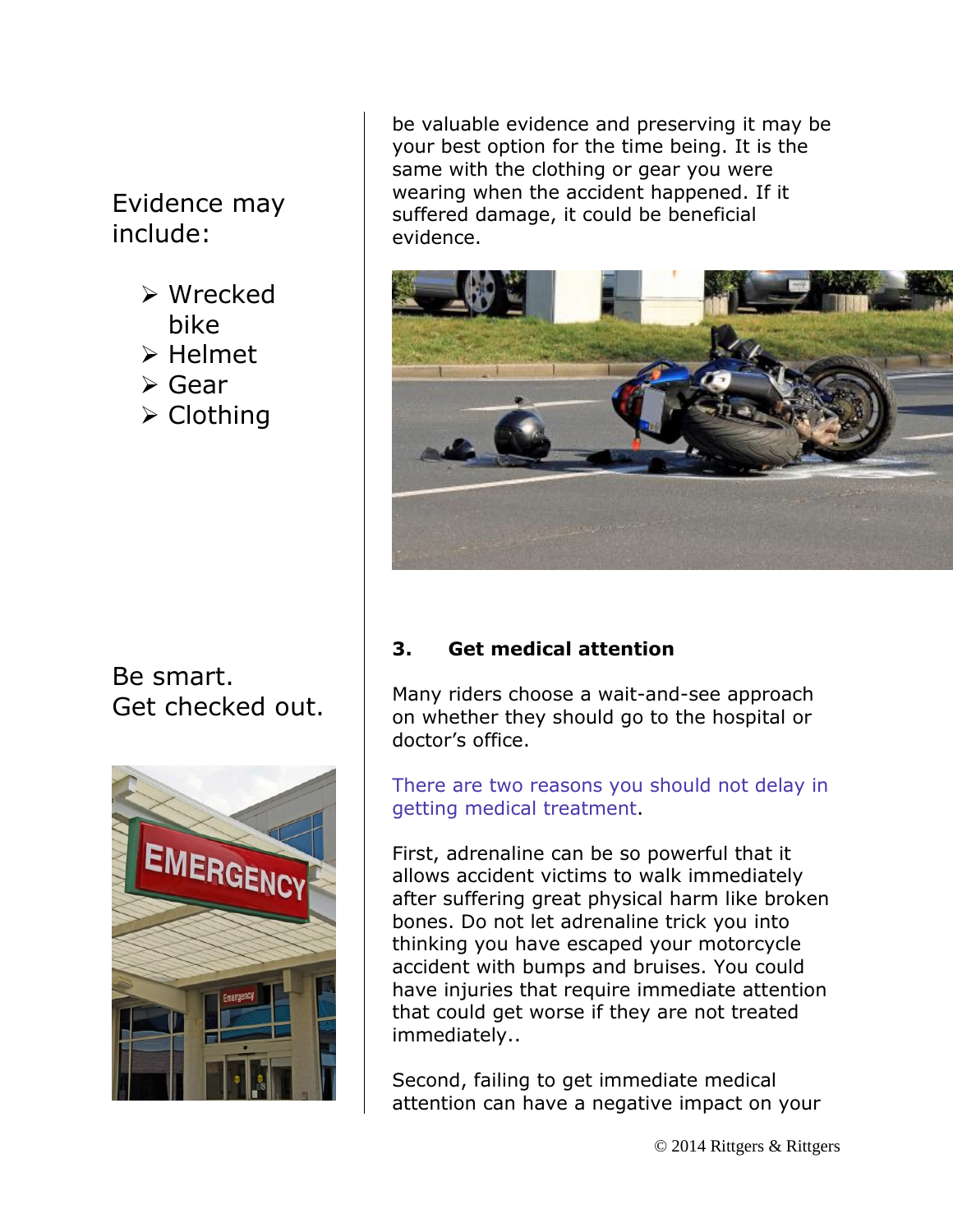Failing to get prompt medical attention may *lower* the value of your claim.



There is no need to immediately give your insurer a statement.

First, speak with your attorney.

motorcycle accident claim or lawsuit. The opposing party and insurer will ask why you didn't get checked out immediately if you were hurt so badly.

Another potential legal consequence is that the insurer or at-fault driver will claim that you failed to mitigate damages. This theory argues that the motorcyclist suffered noticeable injuries, but failed to get appropriate medical attention. If successful, it allows the at-fault party to reduce its liability for bodily harm.

Getting medical attention can benefit your claim immensely. It is often the first piece of evidence that convincingly documents your injuries.

### **4. Notify your insurer**

Motorcycle insurance policies have strict time limits for reporting a crash. The specific deadline is outlined in your accident insurance policy.

The insurer may ask you for a statement on what happened. You are under no obligation to provide this – and should not – without first speaking with your attorney. Insurance adjusters, even your own motorcycle insurance adjuster, are not looking out for your best interest. Insurance companies train adjusters to settle claims as quickly and as cheaply as possible. Insurance adjusters use techniques and defenses to try to show motorcycle accident victims are exaggerating their injuries and/or partially or fully at fault for the motorcycle crash.

#### **5. Find your lawyer**

Of all the painful tasks a victim has to do after a motorcycle accident, many feel this is the worst. Unless you have the benefit of a referral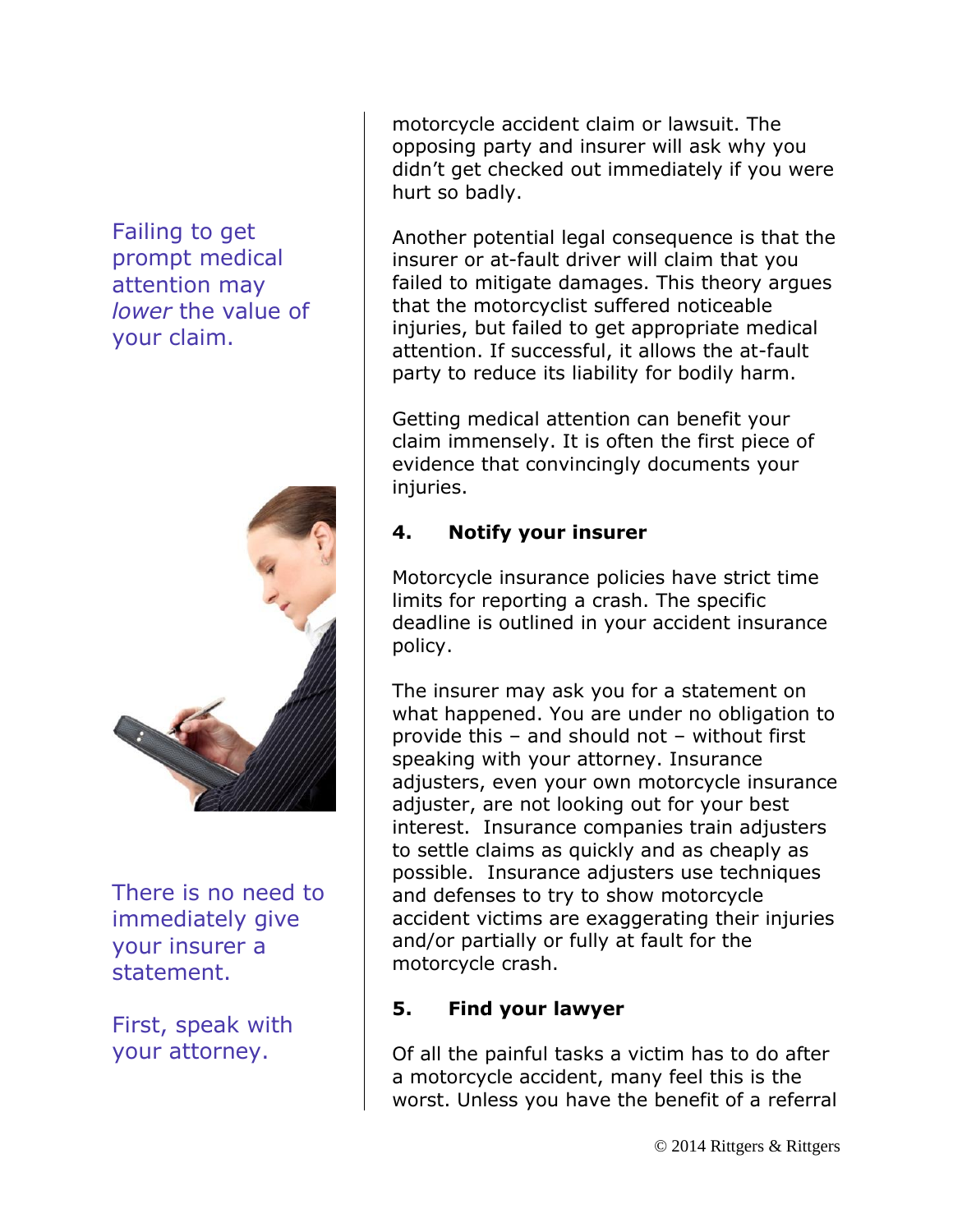You should look for several things when selecting a motorcycle accident lawyer:

#### **Experience**

handling other motorcycle accident cases

#### **Case results:**

Has the attorney obtained big injury settlements and verdicts for his or her clients?

#### **Testimonials:**

Have other victims given honest feedback about a lawyer?

#### **Recognition:**

Has the law firm or its attorneys received prestigious awards? Ohio Super Lawyers, the Multi-Million Dollar Advocates Forum and the American Trial Lawyers Association give out exclusive and prestigious awards to deserving attorneys.

from a family member or friend, how do you find an attorney you can trust?

If an attorney in your area meets the criteria listed on the left, it may be a good idea to schedule a consultation with him or her.

Reputable lawyers offer free consultations to discuss your case with no obligations attached. This is a good opportunity to ask the attorney questions about his or her practice, experience and accolades.

If the attorney cannot impressively tell you why you should hire him or her, then that lawyer might not be the one you need.

*What About the Cost of a Motorcycle Accident Attorney?*

Many of our clients have expressed concerns about the cost of an attorney. In Ohio, reputable



motorcycle accident attorneys work on a contingency basis. In this arrangement, injury victims pay their attorneys only if they help them recover money. A reputable lawyer will front all costs and will not be paid unless the claim is successful. If successful, the lawyer collects a percentage of the verdict or settlement– usually about 33 percent.

Insurance studies have shown that policyholders represented by attorneys collect significantly higher payouts that fully absorb and surpass the cost of a lawyer.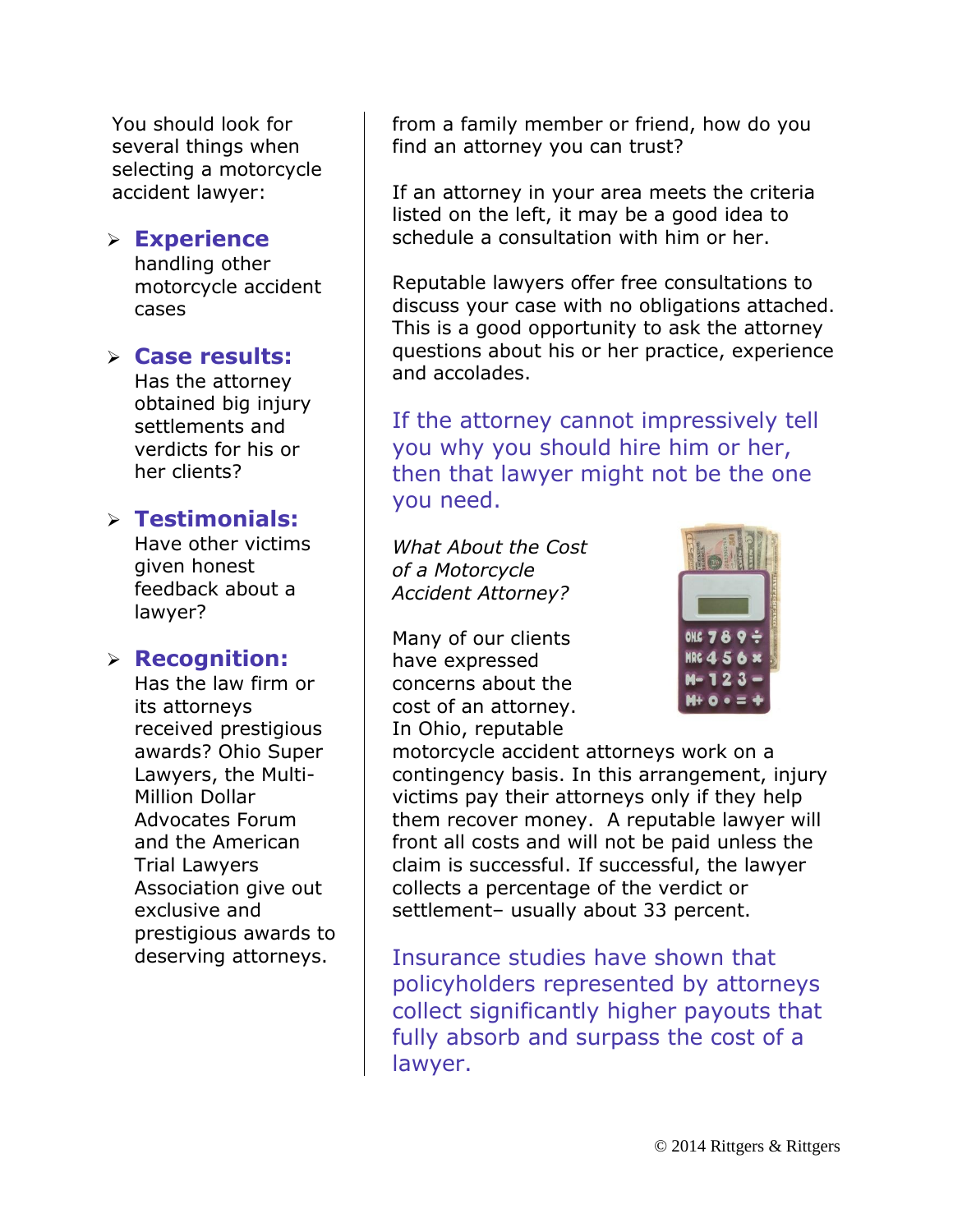

Insurance agents know the key to minimizing their payout is getting you to settle quickly, before you contact a lawyer.

Insurance companies try to settle claims quickly, at as low a cost as possible. It is important to partner with a lawyer who has a track record of holding insurers accountable for fully compensating the motorcyclist under his or her policy.

When insurance companies learn that a claimant is represented by an attorney with a reputation as a fierce advocate, they often find that settling the claim out of court is the most attractive option.

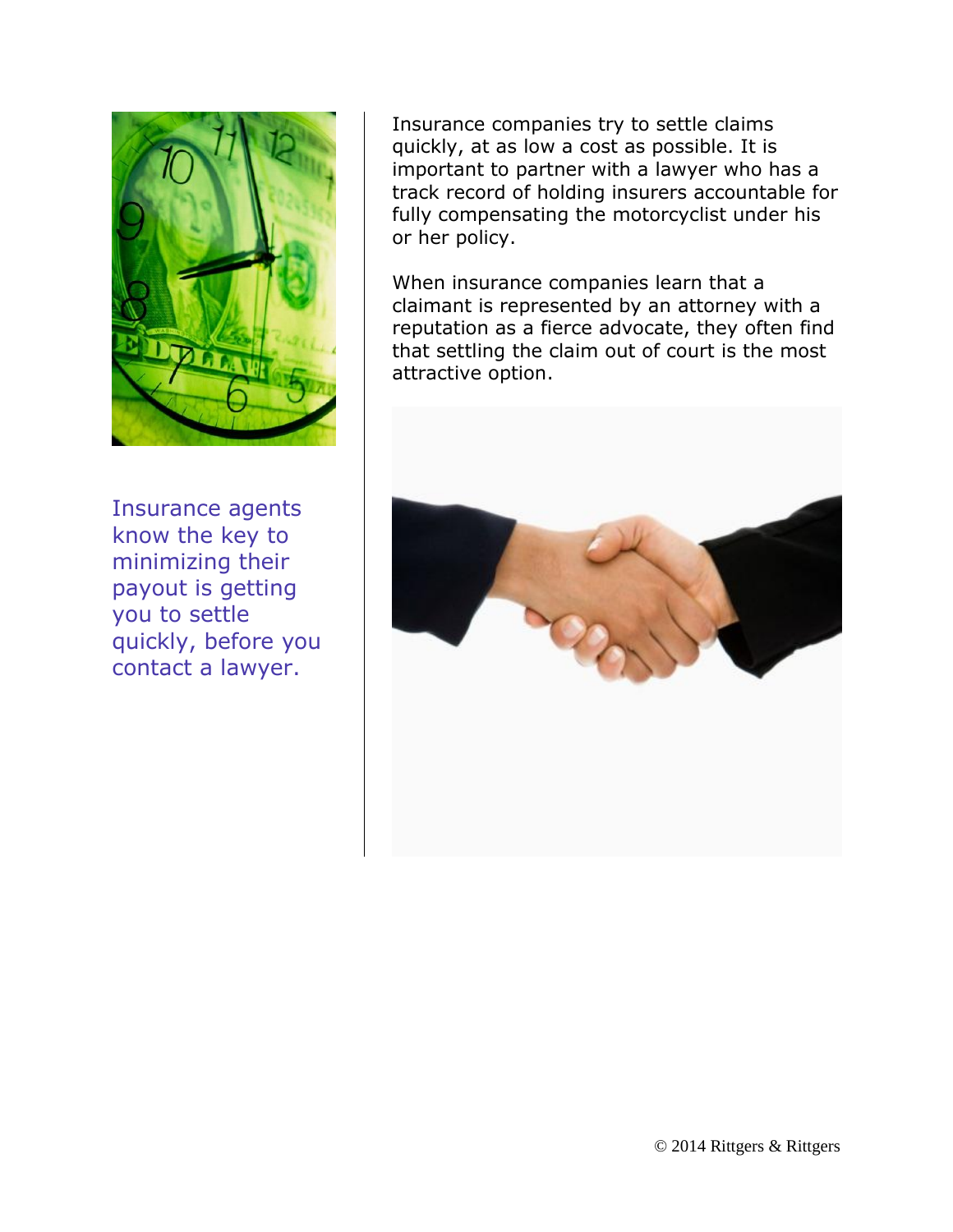RITTGERS & RITTGERS ATTORNEYS AT LAW

At Rittgers & Rittgers, our attorneys have received accolades that include:

- $\triangleright$  Membership in the Multi-Million Dollar Advocates Forum
- $\triangleright$  Recognition as Ohio Super Lawyers
- $\triangleright$  Recognition as a Top 100 Trial Lawyer by the American Trial Lawyers Association
- $\triangleright$  Newsweek has recognized Rittgers & Rittgers a "Nationwide Leader" in personal injury law.
- Top 25 Women in Cincinnati Super Lawyers
- $\triangleright$  Top 100 in the State of Ohio by Super Lawyers

Rittgers & Rittgers is a law firm that represents motorcycle accident victims in Cincinnati, Lebanon and West Chester and throughout southern Ohio. Founded by husband-wife duo Charles H. Rittgers and Ellen B. Rittgers, its staff includes their son, Charles M. Rittgers, and other accomplished attorneys who have the respect of other lawyers and a history of successful results.

While our past verdicts and settlements attest to our hard work, it is our clients' satisfaction that drives us. The client testimonial below strongly speaks about who we are:

*A year after being permanently disabled due to a horrific accident, I contacted several law firms in the Cincinnati area. After considering several law firms, (some of which spend big money on television advertisement) I started to interview with many of my choices.* 

*About half way through, I spoke to Charles Rittgers.*

*"I could tell right away that this firm had an integrity that I had not found in the others."*

*My case was not an easy one to prove on the surface. The Rittgers firm took the case on my word of the events that happened. Charles Rittgers got started right away.* 

*With due diligence, our case started to unfold. The facts became more and more evident to all involved. During this time, I was introduced to my "team". The*